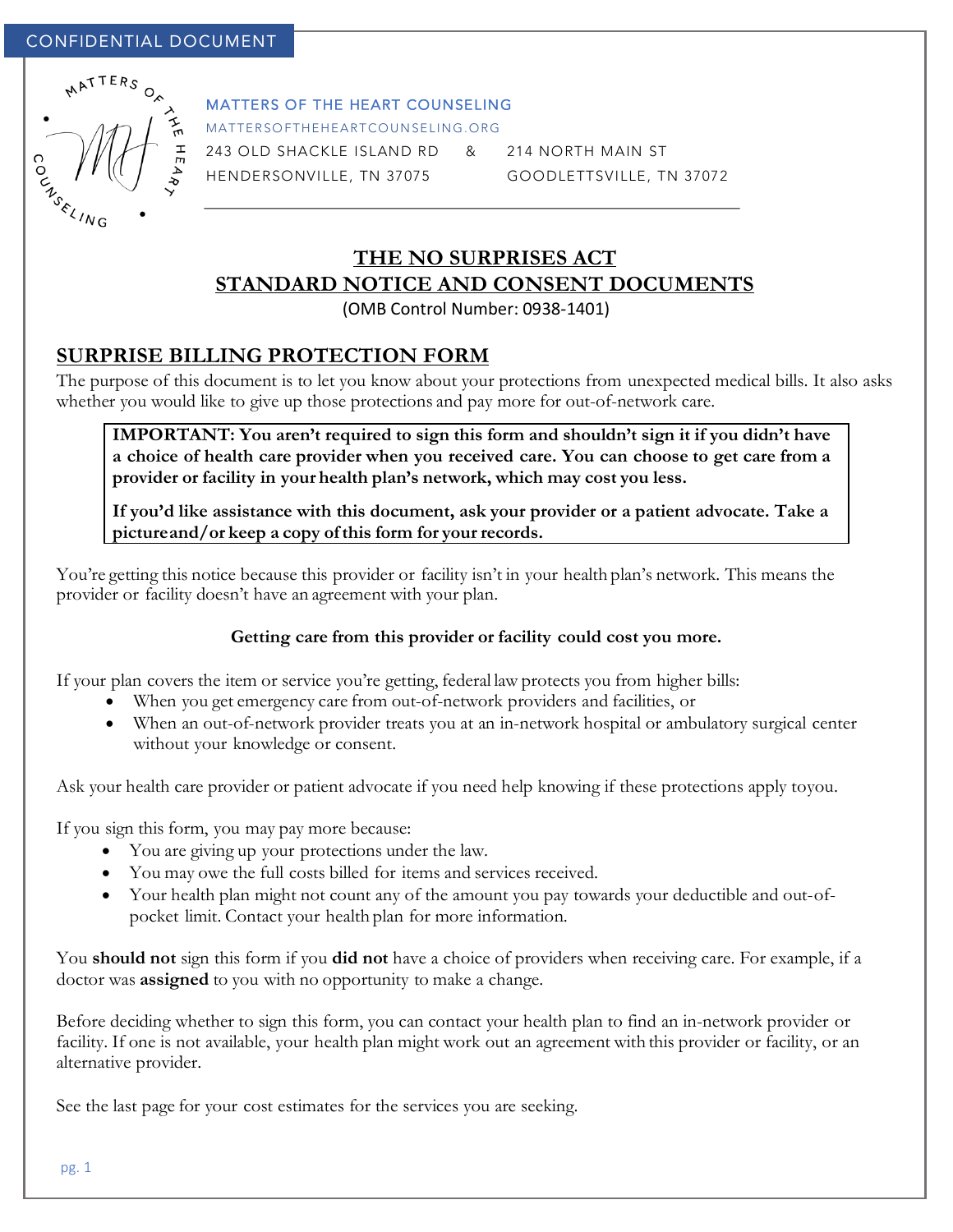## **Estimate of what you could pay**

#### **Patient name: \_\_\_\_\_ \_\_\_**

**Out-of-network provider(s) or facility name: \_**Matters of the Heart Counseling, \_

**Total cost estimate of what you may be asked to pay:** It is your ethical right to determine your goals for treatment and how long you would like to remain in therapy unless you are pursuing mandatory treatment. Please see the breakdown of possible fees on page four.

**►Review your detailed estimate.** See page four for a cost estimate for each item or service.

**►Call your health plan.** Your plan may have better information about how much of these services are reimbursable.

**►Questions about this notice and estimate?** You may contact Joanna Dixon, LMFT at Joanna@MOTHcounseling.org or Jinny Glasco, LCSW at Jinny@MOTHcounseling.org if you have questions about why this notice is required at our facility (and all providers nationwide).

**►Questions about your rights?** Contact: The Tennessee Health Professional Boards

☐ **Online** at TN.gov https://www.tn.gov/health/health-program-areas/health-professional-boards/pcmftboard.html

 $\Box$  **Emai**l at <u>tn.health@tn.gov</u> or

☐ **In-person** at 710 James Robertson Parkway, Nashville, TN 37243

## **Prior authorization or other care management limitations**

Except in an emergency, your health plan may require prior authorization (or other limitations) for certain items and services. This means you may need your plan's approval that it will cover an item or service before you get them. If prior authorization is required, ask your health plan about what information is necessary to get coverage.

## **More information about your rights and protections**

Visit https://www.cms.gov/files/document/model-disclosure-notice-patient-protections-against-surprise-billingproviders-facilities-health.pdf for more information about your rights under federal law.

## **By signing, I give up my federal consumer protections and agree I might pay more for out-ofnetwork care.**

With my signature, I am saying that I agree to get the items or services from (select all that apply):

☐ **\_\_\_\_\_\_\_\_\_\_\_\_\_\_\_\_\_\_\_\_\_\_\_\_\_\_\_ (provider)**

## ☐ **Matters of the Heart Counseling**

With my signature, I acknowledge that I am consenting of my own free will and am not being coerced or pressured. I also understand that:

- I understand that I am refusing some consumer billing protections under Federal law.
- I am electing to be responsible for charges of these services or paying out-of-network cost-sharing under my health plan.
- I was given a written notice on  $\qquad$  / explaining that this provider or facility is not in my health plan's network, the estimated cost of services, and what I may owe if I agree to be treated by this provider or facility.
- I received this notice either on paper or electronically.